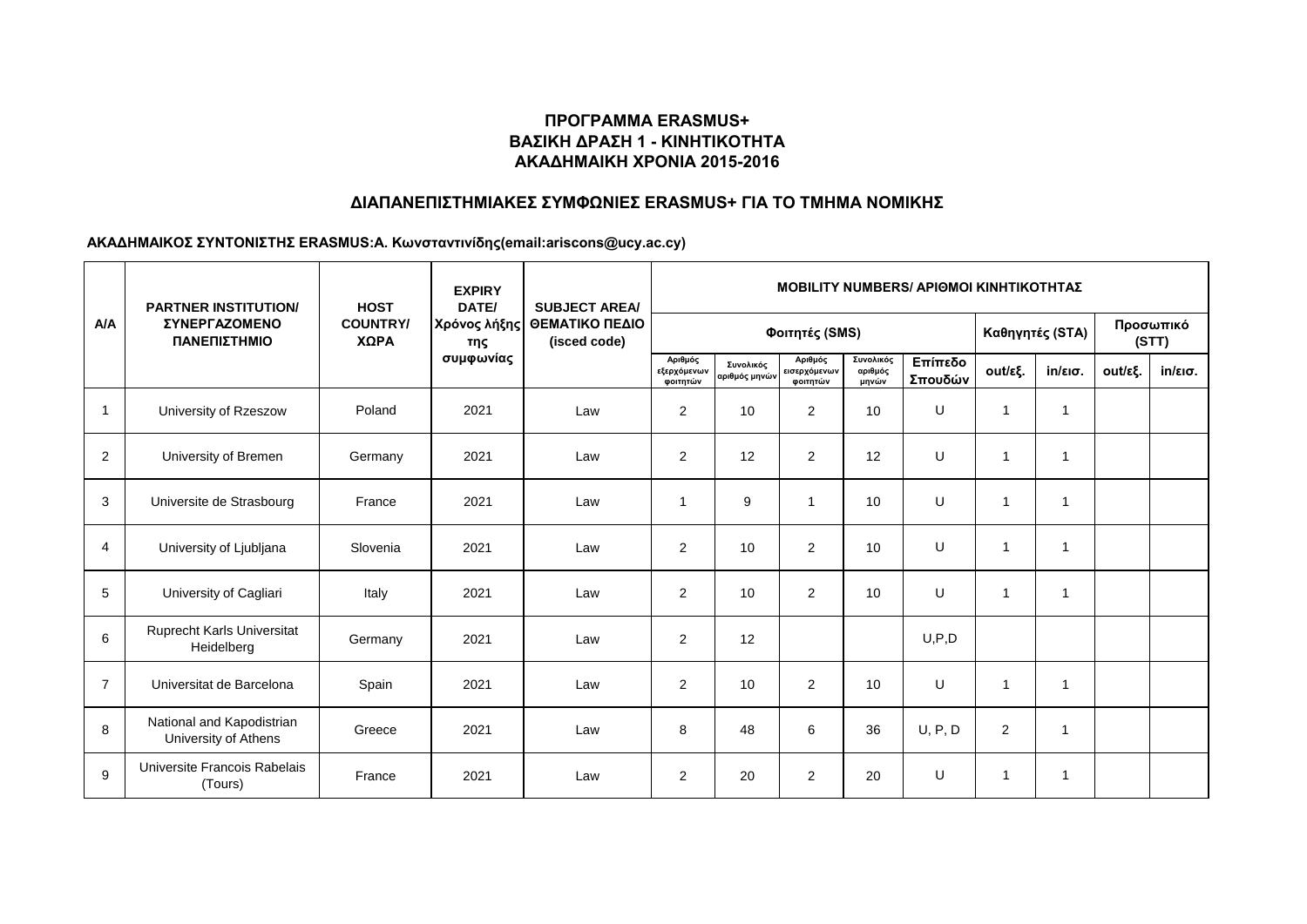# **ΔΙΑΠΑΝΕΠΙΣΤΗΜΙΑΚΕΣ ΣΥΜΦΩΝΙΕΣ ERASMUS+ ΓΙΑ ΤΟ ΤΜΗΜΑ ΝΟΜΙΚΗΣ**

|     | <b>PARTNER INSTITUTION/</b><br><b><i>ΣΥΝΕΡΓΑΖΟΜΕΝΟ</i></b><br>ΠΑΝΕΠΙΣΤΗΜΙΟ | <b>HOST</b><br><b>COUNTRY/</b><br>ΧΩΡΑ | <b>EXPIRY</b><br>DATE/           | <b>SUBJECT AREA/</b><br>ΘΕΜΑΤΙΚΟ ΠΕΔΙΟ<br>(isced code) | <b>MOBILITY NUMBERS/ APIOMOI KINHTIKOTHTAZ</b> |                            |                                     |                               |                    |                |                   |                    |                   |  |
|-----|----------------------------------------------------------------------------|----------------------------------------|----------------------------------|--------------------------------------------------------|------------------------------------------------|----------------------------|-------------------------------------|-------------------------------|--------------------|----------------|-------------------|--------------------|-------------------|--|
| A/A |                                                                            |                                        | Χρόνος λήξης<br>της<br>συμφωνίας |                                                        | Φοιτητές (SMS)                                 |                            |                                     |                               |                    |                | Καθηγητές (STA)   | Προσωπικό<br>(STT) |                   |  |
|     |                                                                            |                                        |                                  |                                                        | Αριθμός<br>εξερχόμενων<br>φοιτητών             | Συνολικός<br>αριθμός μηνών | Αριθμός<br>εισερχόμενων<br>φοιτητών | Συνολικός<br>αριθμός<br>μηνών | Επίπεδο<br>Σπουδών | out/εξ.        | $in/\epsilon$ ισ. | out/εξ.            | $in/\epsilon$ ισ. |  |
| 10  | University of Sheffield                                                    | UK                                     | 2021                             | Law                                                    | 2                                              | 20                         | $\overline{2}$                      | 20                            | U                  | $\overline{1}$ | 1                 |                    |                   |  |
| 11  | Panteion University of Social<br>and Political Sciences                    | Greece                                 | 2020                             | Law                                                    | 2                                              | 10                         | $\overline{2}$                      | 10                            | U                  | -1             | -1                |                    |                   |  |
| 12  | Europos Humanitarinis<br>Universtiy                                        | Lithouania                             | 2021                             | Law                                                    | 2                                              | 20                         | $\overline{2}$                      | 20                            | U                  | $\overline{1}$ | $\mathbf 1$       |                    |                   |  |
| 13  | Aristotle University of<br>Thessaloniki                                    | Greece                                 | 2020                             | Law                                                    | 4                                              | 24                         | 4                                   | 24                            | U, P               | $\overline{1}$ | $\mathbf 1$       |                    |                   |  |
| 14  | Universitat Wien                                                           | Austria                                | 2021                             | Law                                                    | -1                                             | 10                         | $\overline{1}$                      | 10                            | U, P               | $\overline{1}$ | $\overline{1}$    |                    |                   |  |
| 15  | Kauno Kolegija                                                             | Lithouania                             | 2021                             | Law                                                    | 3                                              | 30                         | 3                                   | 30                            | U                  | $\overline{1}$ | $\overline{1}$    |                    |                   |  |
| 16  | De Montfort University                                                     | <b>UK</b>                              | 2021                             | Law                                                    | 3                                              | 30                         | 3                                   | 30                            | $\cup$             | $\overline{1}$ | -1                |                    |                   |  |
| 17  | University of Reims                                                        | France                                 | 2020                             | Law                                                    | 2                                              | 18                         | $\overline{2}$                      | 18                            | U                  | $\overline{1}$ | 1                 |                    |                   |  |
| 18  | <b>RADBOUD UNIVERSITEIT</b><br><b>NIJMEGEN</b>                             | Netherlands                            | 2021                             | Law                                                    | 2                                              | 20                         | $\overline{2}$                      | 20                            | U, P               | $\overline{1}$ | $\overline{1}$    |                    |                   |  |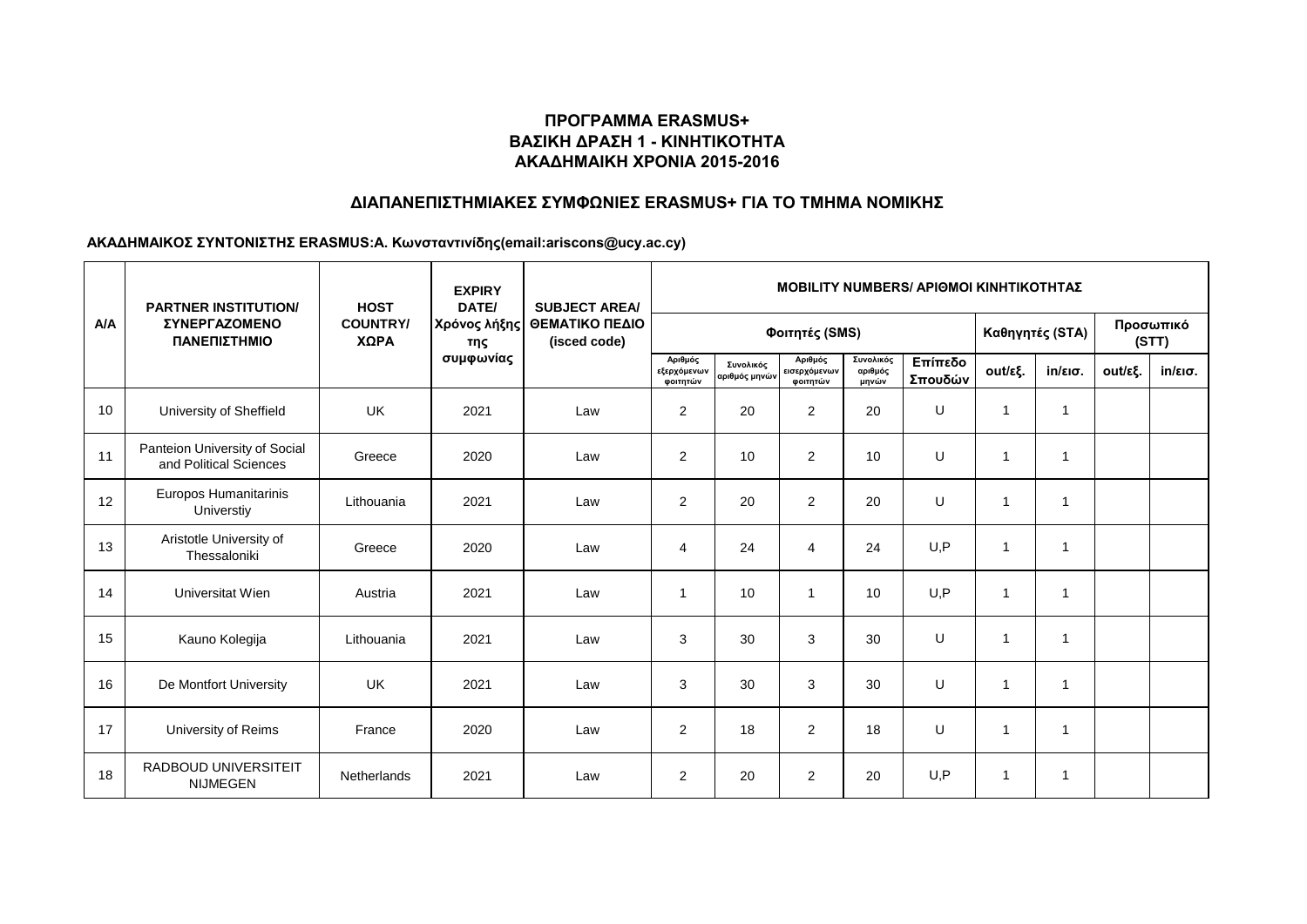# **ΔΙΑΠΑΝΕΠΙΣΤΗΜΙΑΚΕΣ ΣΥΜΦΩΝΙΕΣ ERASMUS+ ΓΙΑ ΤΟ ΤΜΗΜΑ ΝΟΜΙΚΗΣ**

|     | <b>PARTNER INSTITUTION/</b><br><b><i>ΣΥΝΕΡΓΑΖΟΜΕΝΟ</i></b><br>ΠΑΝΕΠΙΣΤΗΜΙΟ | <b>HOST</b><br><b>COUNTRY/</b><br>ΧΩΡΑ | <b>EXPIRY</b><br>DATE/           | <b>SUBJECT AREA/</b><br>ΘΕΜΑΤΙΚΟ ΠΕΔΙΟ<br>(isced code) | <b>MOBILITY NUMBERS/ APIOMOI KINHTIKOTHTAZ</b> |                            |                                     |                               |                    |                |                   |         |                    |  |
|-----|----------------------------------------------------------------------------|----------------------------------------|----------------------------------|--------------------------------------------------------|------------------------------------------------|----------------------------|-------------------------------------|-------------------------------|--------------------|----------------|-------------------|---------|--------------------|--|
| A/A |                                                                            |                                        | Χρόνος λήξης<br>της<br>συμφωνίας |                                                        | Φοιτητές (SMS)                                 |                            |                                     |                               |                    |                | Καθηγητές (STA)   |         | Προσωπικό<br>(STT) |  |
|     |                                                                            |                                        |                                  |                                                        | Αριθμός<br>εξερχόμενων<br>φοιτητών             | Συνολικός<br>αριθμός μηνών | Αριθμός<br>εισερχόμενων<br>φοιτητών | Συνολικός<br>αριθμός<br>μηνών | Επίπεδο<br>Σπουδών | out/εξ.        | $in/\epsilon$ ισ. | out/εξ. | $in/\epsilon$ ισ.  |  |
| 19  | Universidad Autonoma de<br>Madrid                                          | Spain                                  | 2021                             | Law                                                    | $\overline{2}$                                 | 20                         | $\overline{2}$                      | 20                            | U                  | $\overline{1}$ | -1                |         |                    |  |
| 20  | Univeristy of Maribor                                                      | Slovenia                               | 2021                             | Law                                                    | $\overline{c}$                                 | 10                         | $\overline{2}$                      | 10                            | U                  | 1              | $\overline{1}$    |         |                    |  |
| 21  | University of Zaragoza                                                     | Spain                                  | 2021                             | Law                                                    | $\overline{2}$                                 | 12                         | $\overline{2}$                      | 20                            | U                  | $\overline{1}$ | $\overline{1}$    |         |                    |  |
| 22  | University of Gottingen                                                    | Germany                                | 2021                             | Law                                                    | 1                                              | 10                         | $\mathbf{1}$                        | 10                            | U, P, D            | $\mathbf{1}$   | -1                |         |                    |  |
| 23  | University of Osnabruck                                                    | Germany                                | 2020                             | Law                                                    | 2                                              | 10                         | $\overline{2}$                      | 10                            | U                  | $\mathbf{1}$   | $\overline{1}$    |         |                    |  |
| 24  | University of Lodz                                                         | Poland                                 | 2020                             | Law                                                    | $\overline{2}$                                 | 12                         | $\overline{2}$                      | 12                            | U                  | $\overline{1}$ | 1                 |         |                    |  |
| 25  | Universite des Nantes                                                      | France                                 | 2021                             | Law                                                    | 1                                              | 9                          | $\overline{1}$                      | 9                             | U, P               | $\overline{1}$ | $\overline{1}$    |         |                    |  |
| 26  | University of Coruna                                                       | Spain                                  | 2021                             | Law                                                    | $\overline{2}$                                 | 20                         | $\overline{2}$                      | 20                            | $\cup$             | $\mathbf{1}$   | $\overline{1}$    |         |                    |  |
| 27  | Universite Toulouse I Capitole                                             | France                                 | 2021                             | Law                                                    | $\overline{2}$                                 | 10                         | $\overline{2}$                      | 10                            | U, P, D            | $\mathbf 1$    | -1                |         |                    |  |